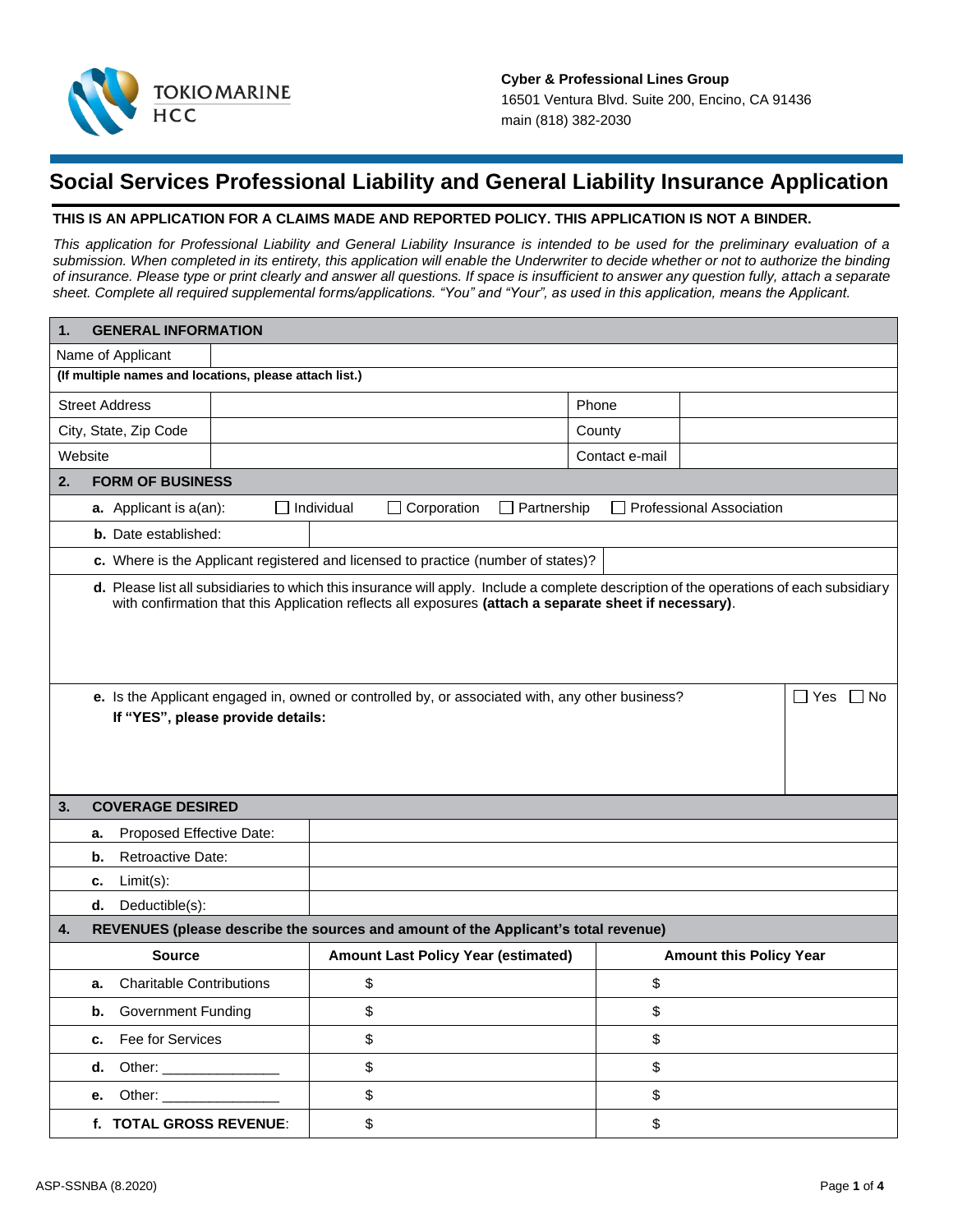| 5. |                                                                                                                                                                                                                               | PROFESSIONAL ACTIVITIES AND SPECIALTY (attach narrative description, if necessary)                                                        |               |                                                                   |                            |               |      |  |
|----|-------------------------------------------------------------------------------------------------------------------------------------------------------------------------------------------------------------------------------|-------------------------------------------------------------------------------------------------------------------------------------------|---------------|-------------------------------------------------------------------|----------------------------|---------------|------|--|
|    |                                                                                                                                                                                                                               | <b>CHECK ONE:</b>                                                                                                                         |               |                                                                   |                            |               |      |  |
|    |                                                                                                                                                                                                                               | □ Alcohol/Drug Rehabilitation<br>□ Mental Health Facility                                                                                 |               |                                                                   |                            |               |      |  |
|    | □ Day Care                                                                                                                                                                                                                    |                                                                                                                                           |               | Methadone Treatment                                               |                            |               |      |  |
|    | □ Day School (Mental Health/Retardation)<br>Family Planning/Crisis Pregnancy<br>□ Foster Care/Adoption Agency<br>□ Group Home                                                                                                 |                                                                                                                                           |               | □ Physical/Developmental Disability Facility<br>$\Box$ Psychiatry |                            |               |      |  |
|    |                                                                                                                                                                                                                               |                                                                                                                                           |               |                                                                   |                            |               |      |  |
|    |                                                                                                                                                                                                                               |                                                                                                                                           |               |                                                                   | $\Box$ Respite Care        |               |      |  |
|    |                                                                                                                                                                                                                               |                                                                                                                                           |               | $\sqsupset$ Shelter                                               |                            |               |      |  |
|    | Hotlines (Phone Crisis Center)                                                                                                                                                                                                |                                                                                                                                           |               | □ Sheltered Workshop                                              |                            |               |      |  |
|    |                                                                                                                                                                                                                               | Meals on Wheels                                                                                                                           |               | <b>Social Services</b>                                            |                            |               |      |  |
|    |                                                                                                                                                                                                                               | $\Box$ Mental Health                                                                                                                      |               |                                                                   | $\Box$ Transitional Living |               |      |  |
|    |                                                                                                                                                                                                                               |                                                                                                                                           |               |                                                                   |                            |               |      |  |
|    | Other (Please specify): __________                                                                                                                                                                                            |                                                                                                                                           |               |                                                                   |                            |               |      |  |
| 6. | CLIENT BREAKDOWN (please state approximate division of the Applicant's clients among the following)                                                                                                                           |                                                                                                                                           |               |                                                                   |                            |               |      |  |
|    | а.                                                                                                                                                                                                                            | Alcoholics                                                                                                                                | $\%$          | е.                                                                | Minors under age 18        | $\%$          |      |  |
|    | b.                                                                                                                                                                                                                            | <b>Counseling/Family Planning</b>                                                                                                         | %             | f.                                                                | Psychiatric                | %             |      |  |
|    | c.                                                                                                                                                                                                                            | Drug Addicts                                                                                                                              | %             | g.                                                                | Senile or Ages             | %             |      |  |
|    | d.                                                                                                                                                                                                                            | Intellectually Disabled                                                                                                                   | $\%$          |                                                                   |                            |               |      |  |
| 7. |                                                                                                                                                                                                                               | <b>EMPLOYEES AND VOLUNTEERS</b>                                                                                                           |               |                                                                   |                            |               |      |  |
|    | а.                                                                                                                                                                                                                            | List the number of the Applicant's employees and volunteers in each profession below. If None, state "0" by the designated<br>profession. |               |                                                                   |                            |               |      |  |
|    |                                                                                                                                                                                                                               | <b>Type of Profession</b>                                                                                                                 | <b>Number</b> |                                                                   | <b>Type of Profession</b>  | <b>Number</b> |      |  |
|    |                                                                                                                                                                                                                               | (1) Analyst                                                                                                                               |               |                                                                   | (6) Psychiatrist           |               |      |  |
|    |                                                                                                                                                                                                                               | Counselor/Therapist<br>(2)                                                                                                                |               | (7)                                                               | Physiotherapist            |               |      |  |
|    |                                                                                                                                                                                                                               | Psychoanalyst<br>(3)                                                                                                                      |               | (8)                                                               | Social Worker              |               |      |  |
|    |                                                                                                                                                                                                                               | Psychologists<br>(4)                                                                                                                      |               |                                                                   | $(9)$ Other: $\_\$         |               |      |  |
|    |                                                                                                                                                                                                                               | (5) Psychotherapists                                                                                                                      |               |                                                                   |                            |               |      |  |
|    | b.                                                                                                                                                                                                                            | Do the individuals listed in 7.a. above maintain their own insurance?<br>$\sqcup$ Yes<br>⊿ No                                             |               |                                                                   |                            |               |      |  |
|    |                                                                                                                                                                                                                               | If "YES", what are the limits?                                                                                                            |               |                                                                   |                            |               |      |  |
|    | List the number and type of independent contractors who provide professional services on behalf of the Applicant.<br>с.<br>Use a separate sheet of paper, if necessary. If None, state "None" here:                           |                                                                                                                                           |               |                                                                   |                            |               |      |  |
|    | Are all of the individuals listed 7.a. and 7.c. licensed in accordance with applicable state and federal<br>d.<br>regulations?<br>If "NO", please attach an explanation.                                                      |                                                                                                                                           |               |                                                                   | $\Box$ Yes                 | □ No          |      |  |
|    | е.                                                                                                                                                                                                                            | Has the Applicant or any of the individuals listed in question 7.a. and 7.c.:                                                             |               |                                                                   |                            |               |      |  |
|    | (1) ever been the subject of a disciplinary proceeding, investigation or reprimand by a governmental or<br>administrative agency, hospital or professional association?                                                       |                                                                                                                                           |               |                                                                   |                            | $\Box$ Yes    | ∐ No |  |
|    | (2) ever been convicted of a violation of any law or ordinance other than traffic offenses?                                                                                                                                   |                                                                                                                                           |               |                                                                   | $\Box$ Yes                 | ∃ No          |      |  |
|    | (3) ever been treated for alcoholism or drug addiction?                                                                                                                                                                       |                                                                                                                                           |               |                                                                   |                            | $\square$ Yes | □ No |  |
|    | (4) ever had any state professional license or license to prescribe or dispense narcotics refused,<br>suspended, revoked, non-renewed or accepted only on special terms, or ever voluntarily surrendered<br>any such license? |                                                                                                                                           |               |                                                                   |                            | $\square$ Yes | ∏ N  |  |
|    | If "YES" to any of the above, attach explanation.                                                                                                                                                                             |                                                                                                                                           |               |                                                                   |                            |               |      |  |
|    |                                                                                                                                                                                                                               |                                                                                                                                           |               |                                                                   |                            |               |      |  |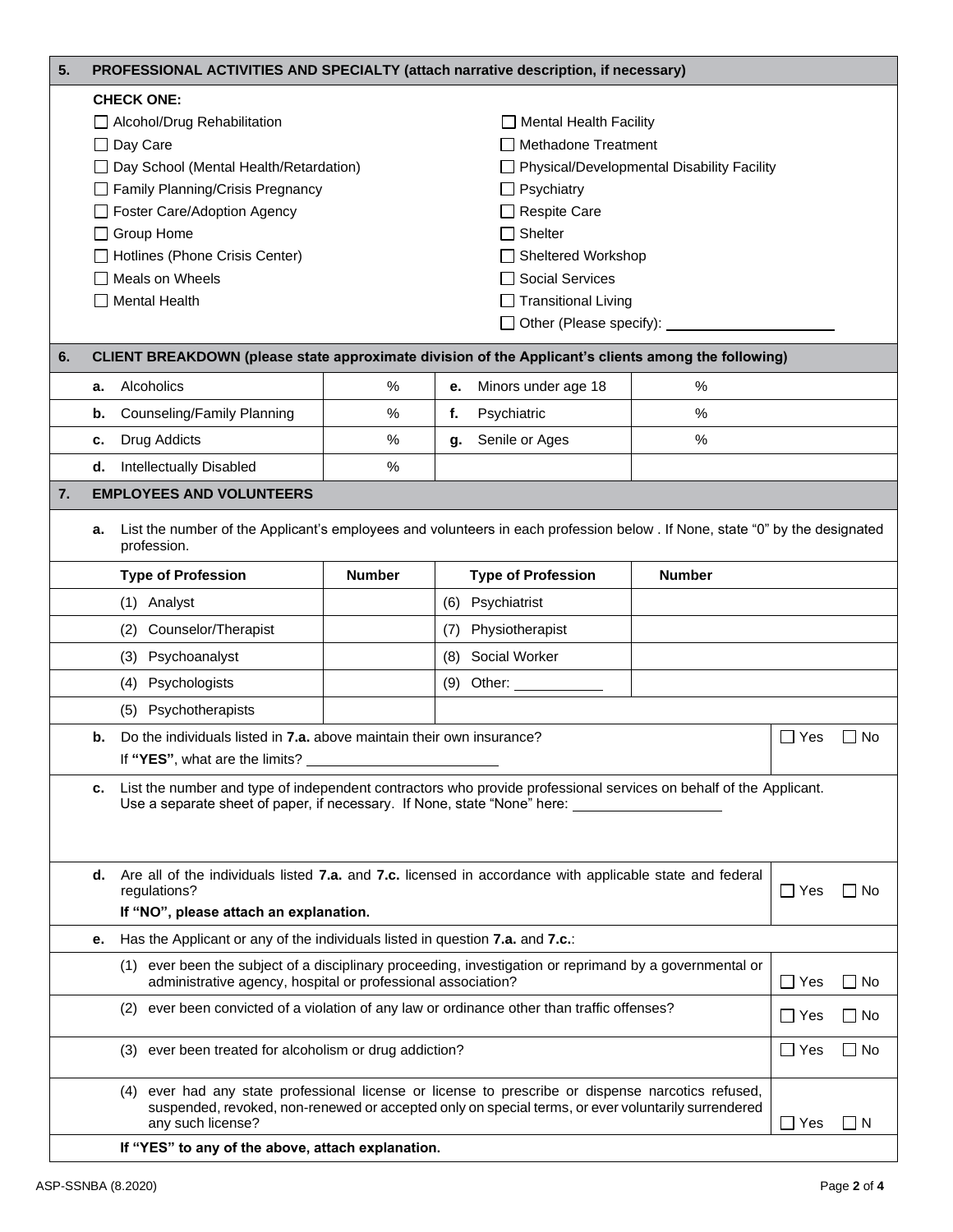| 8. | <b>ADDITIONAL REQUIRED INFORMATION</b>                                                 |                                                                                                                                                                       |       |                   |                                            |                |                      |  |  |
|----|----------------------------------------------------------------------------------------|-----------------------------------------------------------------------------------------------------------------------------------------------------------------------|-------|-------------------|--------------------------------------------|----------------|----------------------|--|--|
|    |                                                                                        | Please provide the following information:                                                                                                                             |       |                   |                                            |                |                      |  |  |
|    | a.                                                                                     | Number of Licensed Beds                                                                                                                                               |       |                   |                                            |                |                      |  |  |
|    | b.                                                                                     | Number of Occupied Beds                                                                                                                                               |       |                   |                                            |                |                      |  |  |
|    | c.                                                                                     | Number of Occupied Beds for Detox                                                                                                                                     |       |                   |                                            |                |                      |  |  |
|    | d.                                                                                     | Number of meals served/delivered annually                                                                                                                             |       |                   |                                            |                |                      |  |  |
|    | е.                                                                                     | For Sheltered Workshop/Day School or Adult Day Care, number of participants                                                                                           |       |                   |                                            |                |                      |  |  |
|    | f.                                                                                     | For Adoption Agency/Foster Care:                                                                                                                                      |       |                   |                                            |                |                      |  |  |
|    |                                                                                        | i)<br>Number of placements                                                                                                                                            |       |                   |                                            |                |                      |  |  |
|    |                                                                                        | ii)<br>Number of placements with parents                                                                                                                              |       |                   |                                            |                |                      |  |  |
|    | g.                                                                                     | For Hotline/Phone Crisis Center, number of calls annually                                                                                                             |       |                   |                                            |                |                      |  |  |
|    | h.                                                                                     | Does the Applicant provide any medical treatment?<br>$\Box$ Yes<br>l No<br>If "YES", please provide details.                                                          |       |                   |                                            |                |                      |  |  |
|    | i.                                                                                     | Number of estimated client/patient encounters in the last 12 months<br>(Note: "client/patient encounters" refers to number of visits; not number of client/patients)  |       |                   |                                            |                |                      |  |  |
|    | j.                                                                                     | Number of estimated client/patient encounters and client/patient services or tests in the next<br>12 months:                                                          |       |                   |                                            |                |                      |  |  |
| 9. |                                                                                        | <b>INSURANCE</b>                                                                                                                                                      |       |                   |                                            |                |                      |  |  |
|    | а.                                                                                     | Please describe the Applicant's Professional Liability coverage for the last five (5) years:                                                                          |       |                   |                                            |                |                      |  |  |
|    | <b>Insurance Carrier</b><br>Limit                                                      |                                                                                                                                                                       |       | <b>Deductible</b> | <b>Claims-Made or</b><br><b>Occurrence</b> | Premium        | <b>Policy Period</b> |  |  |
|    |                                                                                        |                                                                                                                                                                       |       |                   |                                            |                |                      |  |  |
|    |                                                                                        |                                                                                                                                                                       |       |                   |                                            |                |                      |  |  |
|    |                                                                                        |                                                                                                                                                                       |       |                   |                                            |                |                      |  |  |
|    |                                                                                        |                                                                                                                                                                       |       |                   |                                            |                |                      |  |  |
|    |                                                                                        |                                                                                                                                                                       |       |                   |                                            |                |                      |  |  |
|    |                                                                                        | If the expiring Professional Liability policy is claims-made, what is the retroactive date?                                                                           |       |                   |                                            |                |                      |  |  |
|    |                                                                                        | <b>b.</b> Has any insurer cancelled or refused to renew any similar insurance during the past five (5) years?<br>$\Box$ Yes<br>$\Box$ No<br>If "YES", please explain. |       |                   |                                            |                |                      |  |  |
|    | c.                                                                                     | Is the Applicant currently insured under a Commercial General Liability Policy?<br>$\Box$ Yes<br>□ No<br>If "YES", please provide details:                            |       |                   |                                            |                |                      |  |  |
|    |                                                                                        | <b>Insurance Carrier</b>                                                                                                                                              | Limit | <b>Deductible</b> | <b>Claims-Made or</b><br><b>Occurrence</b> | <b>Premium</b> | <b>Policy Period</b> |  |  |
|    |                                                                                        |                                                                                                                                                                       |       |                   |                                            |                |                      |  |  |
|    |                                                                                        |                                                                                                                                                                       |       |                   |                                            |                |                      |  |  |
|    |                                                                                        |                                                                                                                                                                       |       |                   |                                            |                |                      |  |  |
|    |                                                                                        |                                                                                                                                                                       |       |                   |                                            |                |                      |  |  |
|    | If the expiring General Liability policy is claims-made, what is the retroactive date? |                                                                                                                                                                       |       |                   |                                            |                |                      |  |  |